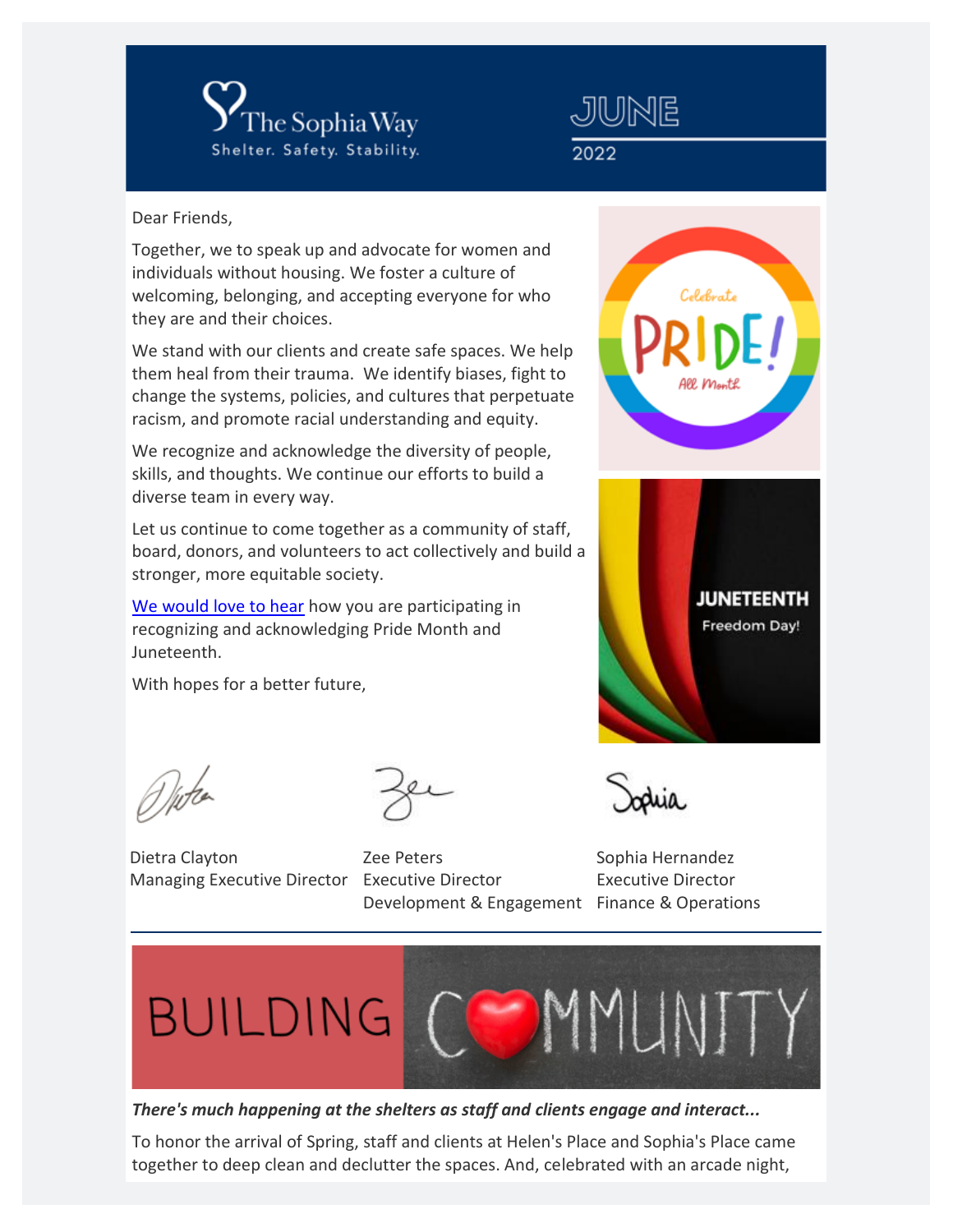singing karaoke, playing games, and toasting smores. Thoughtful donors have been brightening up the shelters and bringing joy with donations of fresh flowers. Clients have been appreciating and enjoying the different cuisines prepared by the community. And, putting together jigsaw puzzles continues to be a favorite activity during the evenings.

## *...and, we celebrate wins!*

*Viola*, at her first meeting with a case manager, enthusiastically filled her goal sheet and went on to complete each goal!

*Diana* filed her taxes with the help of her case manager and was able to collect stimulus money. She was able to pay for four more months for her storage unit to keep her belongings safe.

An eviction on her record was a barrier to *Tory* securing a deposit fee for an apartment. Her case manager connected her to Rapid Rehousing and she is now actively looking for an apartment.



Please join us for Coffee with the Executive Team on **Wednesday, June 15 at 9 am**. They will share updates about the organization and programs as well as answer your questions.

**[Register](https://eml-pusa01.app.blackbaud.net/intv2/j/DE159AFE-1A86-4AA9-9816-AFE64D755EF3/r/DE159AFE-1A86-4AA9-9816-AFE64D755EF3_e30def44-1668-4601-a619-902a697291e2/l/B7EAFF4F-7790-47CD-B3D7-B8F3C2D59BD8/c)**



We value diversity and are committed to supporting employees with competitive salary and benefits, along with training, and opportunities for professional development.

**[View current employment opportunities](https://eml-pusa01.app.blackbaud.net/intv2/j/DE159AFE-1A86-4AA9-9816-AFE64D755EF3/r/DE159AFE-1A86-4AA9-9816-AFE64D755EF3_e30def44-1668-4601-a619-902a697291e2/l/C1D89D78-3A85-4CC5-8A1C-EF4CDE15F94E/c)** and please spread the word.

## **Your support helps women thrive**